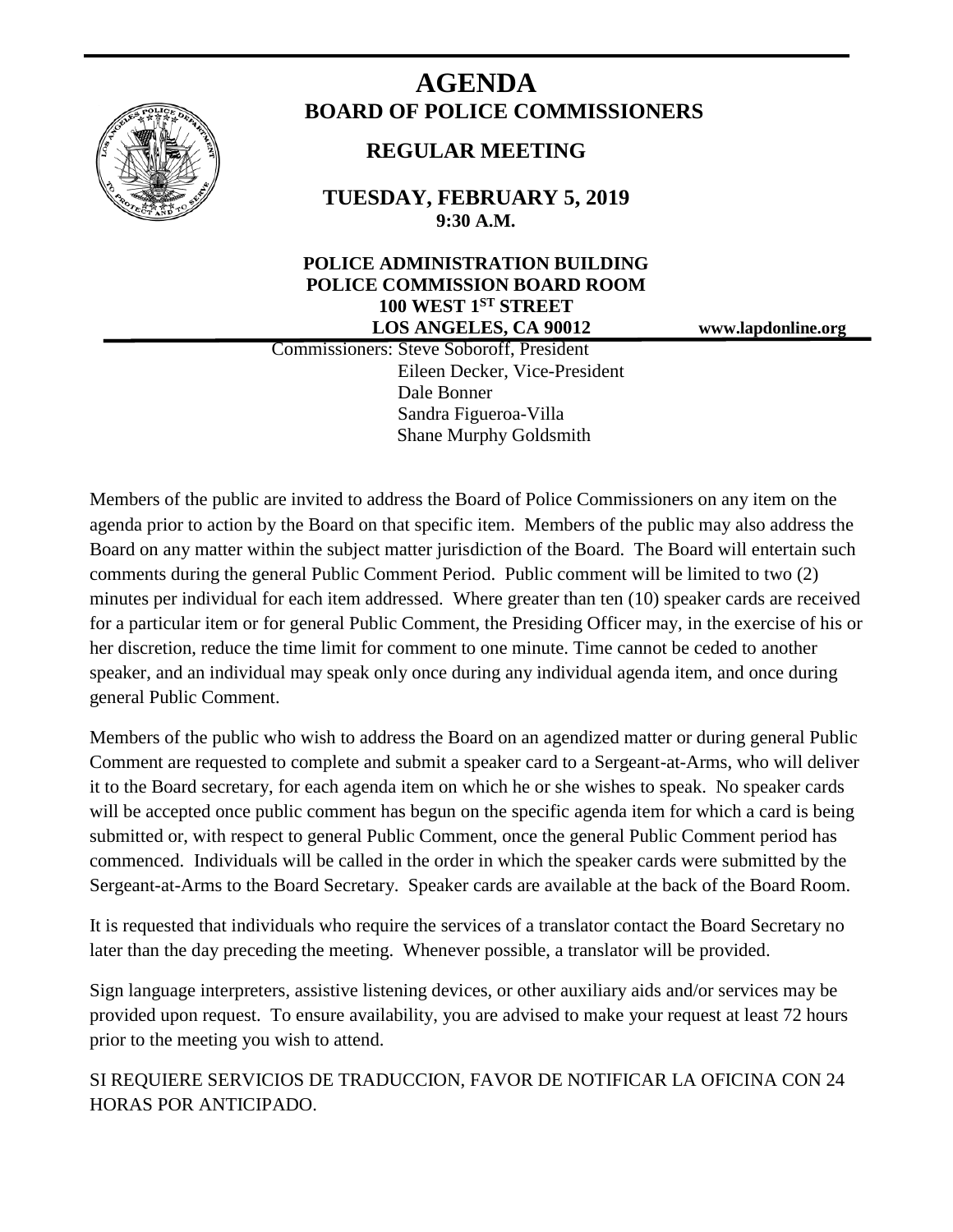# 1. **CONSENT AGENDA ITEMS**

A. DEPARTMENT'S REPORT, dated January 23, 2019, relative to a Travel Authority for the Chief of Police, February 12, 2019, through February 14, 2019, to attend the Major Cities Chiefs Association (MCCA) and the Major County Sheriffs of America (MCSA) 2019 Joint Winter Meeting, in Washington, D.C., as set forth. [\[BPC #19-0038\]](http://www.lapdpolicecom.lacity.org/020519/BPC_19-0038.pdf)

Recommendation(s) for Board action:

APPROVE the Department's report.

B. DEPARTMENT'S REPORT, dated February 1, 2019, relative to the donation of lodging and conference expenses, valued at \$1,502.23, from the Los Angeles Police Foundation, for one officer to attend the 19<sup>th</sup> Annual International Family Justice Center Conference, for the benefit of Operations-Central Bureau, as set forth. **[\[BPC #19-0040\]](http://www.lapdpolicecom.lacity.org/020519/BPC_19-0040.pdf)** 

Recommendation(s) for Board action:

APPROVE the Department's report and ACCEPT the donation.

C. DEPARTMENT'S REPORT, dated January 30, 2019, relative to a monetary donation totaling \$870.00 (\$420 for Foothill Area, \$450 for Pacific Area), from the Los Angeles Dodgers, LLC., to be utilized for food and recreational activities and events, for the benefit of the Los Angeles Police Department Cadet Program, as set forth.

[\[BPC #19-0041\]](http://www.lapdpolicecom.lacity.org/020519/BPC_19-0041.pdf)

Recommendation(s) for Board action:

APPROVE the Department's report and ACCEPT the donation.

D. DEPARTMENT'S REPORT, dated January 30, 2019, relative to the donation of steering wheel locks and license plate fasteners, valued at \$2,994.00, from the Los Angeles Police Foundation, for the benefit of Newton Area, as set forth.

[\[BPC #19-0042\]](http://www.lapdpolicecom.lacity.org/020519/BPC_19-0042.pdf)

Recommendation(s) for Board action:

APPROVE the Department's report and ACCEPT the donation.

E. DEPARTMENT'S REPORT, dated January 22, 2019, relative to the request for authority to destroy obsolete duplicate records for Northeast Area, as set forth.

[\[BPC #19-0043\]](http://www.lapdpolicecom.lacity.org/020519/BPC_19-0043.pdf)

Recommendation(s) for Board action:

APPROVE the Department's report and TRANSMIT to the City Clerk, Records Management Officer.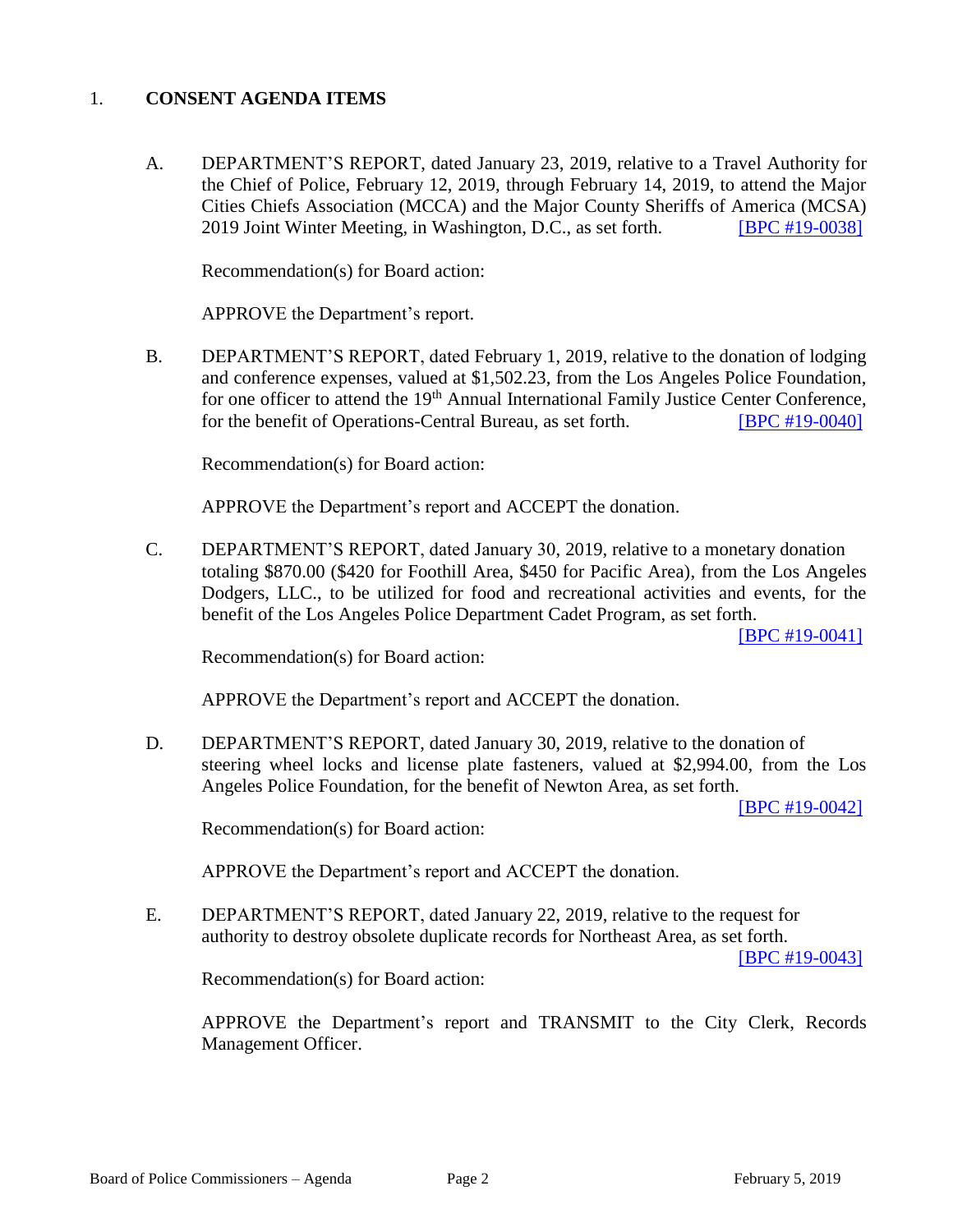# 2. **REGULAR AGENDA ITEMS**

A. DEPARTMENT'S REPORT, dated January 30, 2019, relative to the Juvenile Arrest Procedures Audit (AD No. 18-007), as set forth. [\[BPC #19-0039\]](http://www.lapdpolicecom.lacity.org/020519/BPC_19-0039.pdf)

Recommendation(s) for Board action:

APPROVE the Department's report.

B. INSPECTOR GENERAL'S REPORT, dated January 31, 2019, relative to the review of Gang Enforcement Detail Stops, as set forth. **[\[BPC #19-0044\]](http://www.lapdpolicecom.lacity.org/020519/BPC_19-0044.pdf)** 

Recommendation(s) for Board action:

APPROVE the Department's report.

# 3. **REPORT OF THE CHIEF OF POLICE**

- Significant Incidents and activities occurring during the period of January 29, 2019 through February 5, 2019
- Crime Statistics
- Department Personnel Strength

## **4. PUBLIC COMMENT PERIOD**

## **5. CLOSED SESSION ITEMS**

- A. PUBLIC EMPLOYEE DISCIPLINE/DISMISSAL/RELEASE/PUBLIC EMPLOYEE PERFORMANCE EVALUATION. Officer Involved Shooting (OIS), and Law Enforcement Related Injury (LERI). Government Code Section 54957.
	- 1. OIS #013-18 Two Police Officer III *(Date of Occurrence – 02/26/18* Two Police Officer II  *Involved Party – O. Nazarians)* Two Police Officer I
- - 2. LERI #019-18 One Sergeant I *(Date of Occurrence – 03/16/18* Two Police Officer II  *Involved Party – F. Chavez)*

- B. PUBLIC EMPLOYEE DISCIPLINE/DISMISSAL/RELEASE/PUBLIC EMPLOYEE PERFORMANCE EVALUATION. Discussion and possible Board action on annual evaluation. Government Code Section 54957.
	- 1. Chief of Police

## **ADJOURNMENT**

Support materials relative to Open Session agenda items are available for public inspection in Room 134, Police Administration Building. The Board may consider matters of an emergency nature not appearing on the published agenda. Information on supplemental agenda items may be obtained by calling the Office of the Board Secretary, Police Commission, at (213) 236-1400 (TDD 213/236-1440), after 9:30 a.m., Friday, February 1, 2019.

Board of Police Commissioners – Agenda Page 3 February 5, 2019